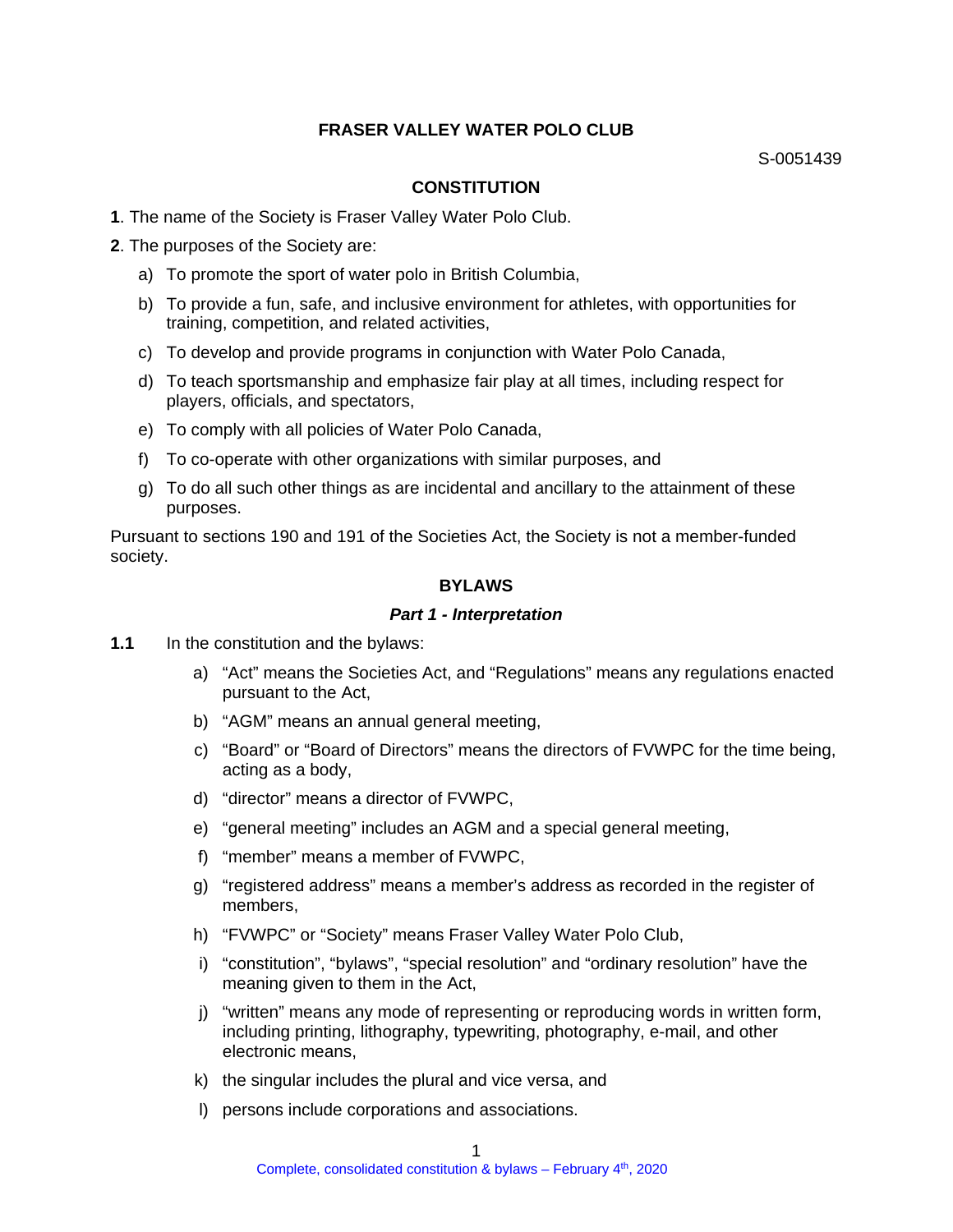**1.2** 1) The definitions in the Act apply to the bylaws.

2) if there is a conflict between the bylaws and the Act or the Regulations, the Act or the Regulations, as the case may be, prevail.

**1.3** The FVWPC must on request provide a member a copy of the current constitution and bylaws, without charge.

**1.4** The constitution and bylaws can only be altered by special resolution.

**1.5** The FVWPC must not distribute any of its money or other property except as permitted by the Act.

**1.6** In the event of the winding-up or dissolution of FVWPC, all the assets of FVWPC remaining after the payment or satisfaction of its liabilities, including the remuneration (if any) of a liquidator, payment to employees of FVWPC of any arrears of salaries or wages, and payment of any debts of FVWPC, must be given to:

- a) a non-profit organization that supports families in need of financial assistance to participate in aquatic sports, or
- b) a Canadian registered charity,

as determined by ordinary resolution at the time of winding-up or dissolution.

#### *Part 2 - Membership*

**2.1** 1) The members of FVWPC are the applicants for incorporation and those persons who subsequently become members in accordance with the bylaws and who, in either case, have not ceased to be members.

2) A member must support the purposes of FVWPC.

3) There are three categories of members, Athlete, Adult, and Corporate.

4) An Athlete Member is a person who competes in water polo, and is registered with Water Polo Canada.

5) An Adult Member is a person who is nineteen years of age or older, and who is:

- a) the parent or legal guardian of an Athlete Member, or
- b) a person who is a water polo coach, trainer, referee, or official, or who demonstrates to the Board a substantial interest in FVWPC.

6) A Corporate Member is a corporation or association, whether or not incorporated.

7) One or more of the parents and legal guardians of an Athlete Member who is fewer than nineteen years of age must become and continue to be an Adult Member.

- **2.2** An application for membership must:
	- a) be in writing and in a form approved by the Board,
	- b) include the full name, address, e-mail address, and telephone number of the applicant,
	- c) indicate the category to which the applicant wishes to belong,
	- d) in the case of an application from a person who is fewer than nineteen years of age, be accompanied by an application for Adult Membership from one or more of the parents or legal guardians of the person,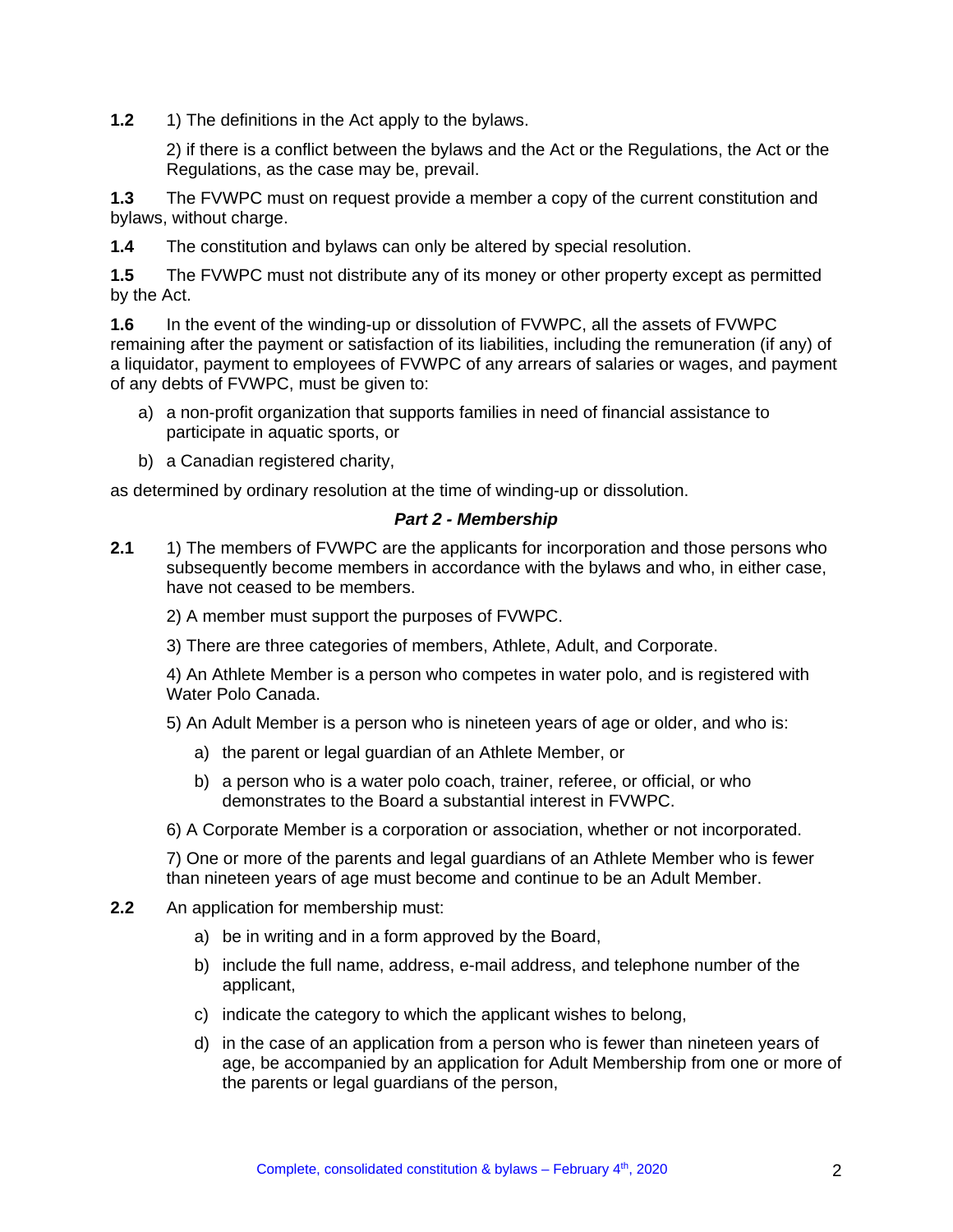- e) in the case of an applicant for Corporate Membership, appoint an Authorized Representative,
- f) include such other information as the Board may require, and
- g) include annual membership dues.
- **2.3** 1) A person may apply to the Board for membership, and on acceptance by the Board and payment of annual membership dues is a member.

2) The Board may in its sole discretion approve, postpone, or refuse an application for membership.

3) The amount of annual membership dues for members of each category must be determined by the Board. The Board may determine that other fees and dues, including membership in Water Polo Canada, be payable with membership dues.

**2.4** 1) A membership is not transferable.

2) A membership must be renewed annually, by a date set by the Board.

3) The FVWPC must send a membership renewal notice to each member a reasonable time before the date on which membership must be renewed.

4) Except where determined by the Act or the bylaws, the privileges and responsibilities of members of each category must be determined by resolution of the Board.

- **2.5** Every member and director must uphold the constitution, and must comply with:
	- a) the Act,
	- b) the bylaws,
	- c) any rules, regulations and policies made by FVWPC,
	- d) all requirements of Water Polo Canada, and
	- e) any rules of order governing the conduct of general meetings and of meetings of the Board.
- **2.6** A member ceases to be a member on:
	- a) delivering a written resignation to FVWPC,
	- b) death,
	- c) in the case of an Athlete Member, on the member no longer having a parent or legal guardian who is an Adult Member,
	- d) in the case of a Corporate Member, on dissolution or winding-up,
	- e) having been a member not in good standing for 30 days, or
	- f) being expelled.
- **2.7** A member becomes a member not in good standing on failing to pay:
	- a) a debt due and owing to FVWPC, or
	- b) annual membership dues by the date set by the Board.
- **2.8** 1) A member may be expelled by special resolution.

2) The notice of a special resolution for expulsion must be accompanied by a brief statement of the reason or reasons for the proposed expulsion.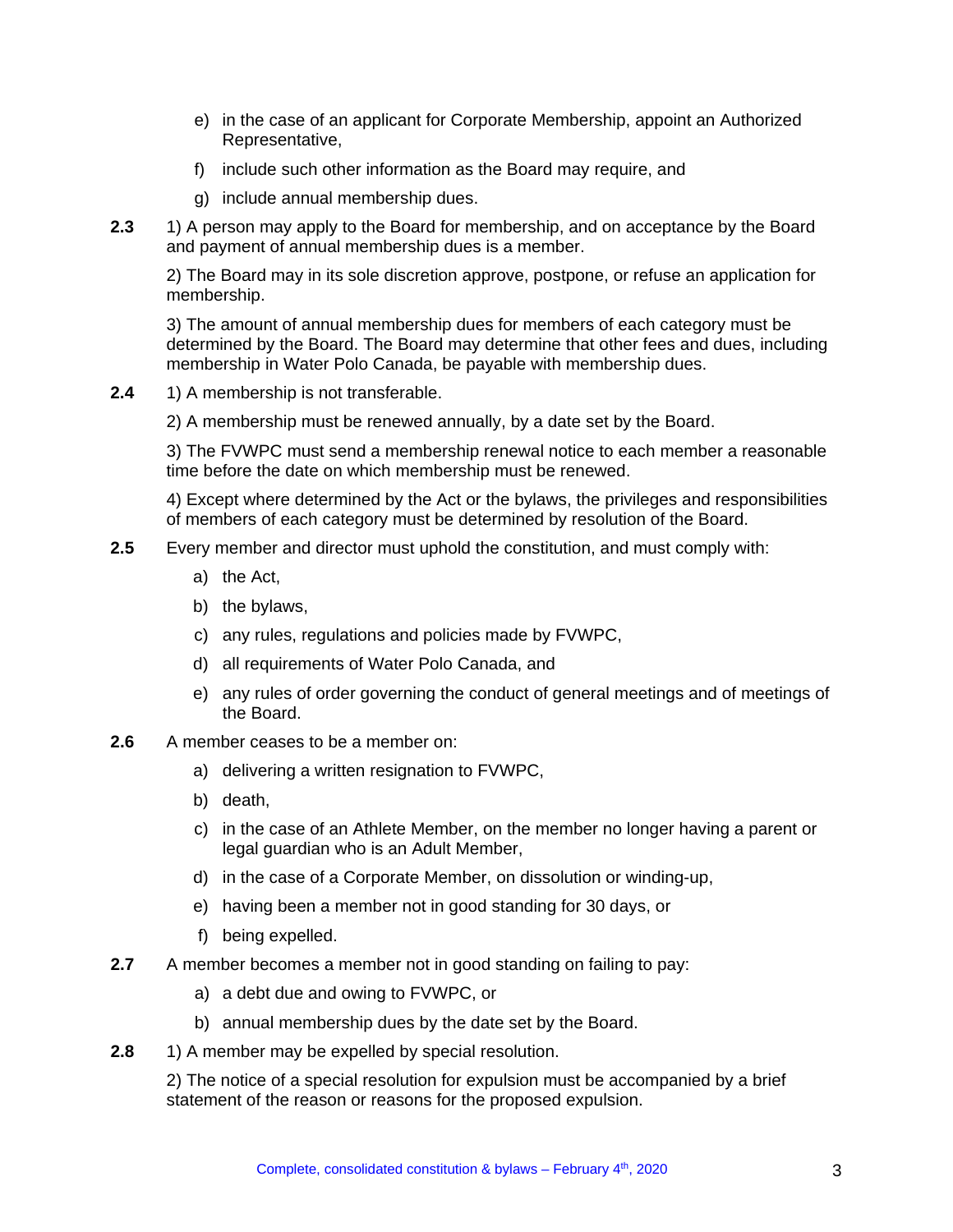3) A member who is the subject of a proposed special resolution for expulsion must be given an opportunity to be heard at the general meeting before the resolution is put to a vote.

**2.9** 1) The Board may suspend, discipline or expel a member for conduct substantively detrimental to FVWPC by a vote of which not fewer than three-quarters of the directors then in office are in favour.

2) A member who is the subject of a resolution of the Board to suspend, discipline or expel the member must be given:

- a) reasonable notice of the meeting at which the resolution will be considered, and
- b) an opportunity to be heard at the meeting of the Board before the resolution is voted upon.

## *Part 3 - Meetings of Members*

**3.1** 1) General meetings must be held at the time and place, in accordance with the Act and the bylaws, that the Board determines.

2) An AGM must be held at least once in every calendar year.

- 3) Every general meeting, other than an AGM, is a special general meeting.
- **3.2** 1) The Board may when it thinks fit convene a special general meeting.

2) The members may requisition a general meeting pursuant to section 75 of the Act, and may submit a proposal for consideration by FVWPC at a general meeting pursuant to section 81 of the Act.

#### *Part 4 - Notice to Members*

- **4.1** 1) Notice of a general meeting must:
	- a) specify the place, day and hour of meeting,
	- b) include the text of any special resolution to be proposed at the meeting,
	- c) state the nature of any business, other than ordinary business, to be transacted at the meeting in sufficient detail to permit a member receiving the notice to form a reasoned judgment concerning that business, and
	- d) be sent to all members not fewer than 14 days but not greater than 60 days before the meeting.

2) The accidental omission to send notice of a general meeting to a member, or the nonreceipt of notice by a member, does not invalidate any proceedings at that meeting.

**4.2** 1) Notice of a general meeting must be given to:

a) every member shown on the register of members on the day notice is given, and

b) the auditor, if any.

2) No other person is entitled to receive a notice of general meeting.

**4.3** A notice may be given to a member either personally, by mail, by e-mail or by other electronic means to the member at the member's address or e-mail address, as shown in the register of members.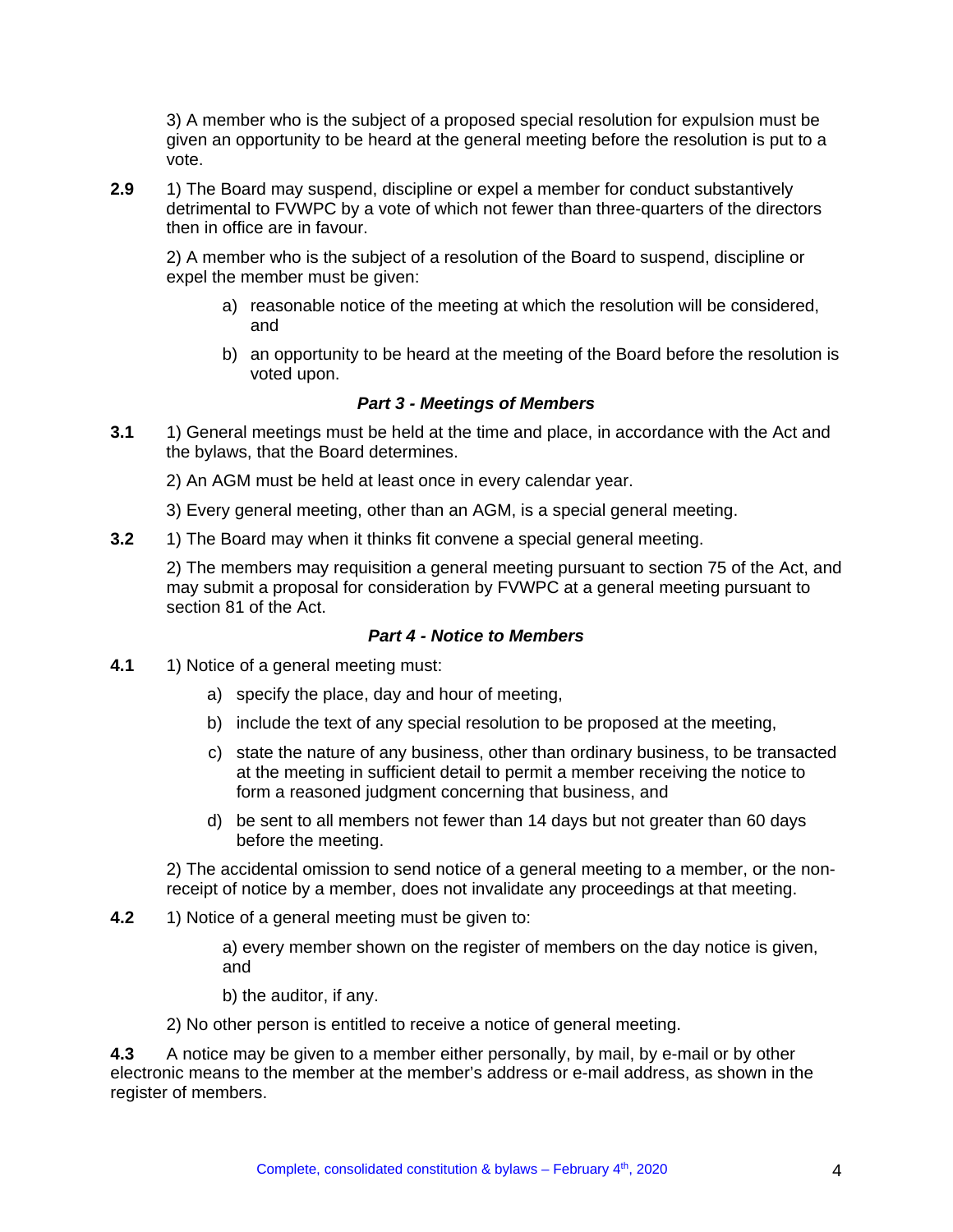**4.4** 1) A notice sent by mail from FVWPC's office is deemed to have been received two days after being mailed.

2) A notice sent by e-mail or other electronic means is deemed to have been received 24 hours after being sent.

**4.5** A member must promptly and in writing notify FVWPC of any change in the member's name, address, e-mail address, Authorized Representative, or telephone number.

#### *Part 5 - Proceedings at General Meetings*

- **5.1** 1) The business at an AGM is to:
	- a) elect a chair, if required,
	- b) determine that there is quorum,
	- c) adopt rules of order,
	- d) approve the agenda,
	- e) consider the minutes of the last AGM and any intervening general meetings,
	- f) consider the report of the Board on its activities and decisions since the last AGM,
	- g) receive the financial statements for the previous financial year, and the auditor's report (if any) on them,
	- h) appoint an auditor, if any,
	- i) elect directors,
	- j) business arising out the financial statements, the auditor's report, the report of the Board, and any matter about which notice has been given in the notice of the meeting,
	- k) special resolutions, if any, of which notice has been given as required by the Act and the bylaws,
	- l) any members' proposals pursuant to section 81 of the Act, and
	- m) adjourn.
	- 2) The financial statements presented to an AGM must comply with the Act.
	- 3) The business at a special general meeting is limited to:
		- a) adopting rules of order,
		- b) that set out in a requisition pursuant to bylaw 3.2, if applicable, and
		- c) that determined by the Board pursuant to bylaw 3.2.
- **5.2** 1) Quorum at a general meeting is 10% of the Voting Members present at all times, but not fewer than three such members present.

2) Business, other than the election of a chair and the adjournment or termination of the meeting, must not be conducted at a general meeting at a time unless a quorum of voting members is present.

3) If at any time during a general meeting there ceases to be a quorum of voting members present, business then in progress must be suspended until there is a quorum present or until the meeting is adjourned or terminated.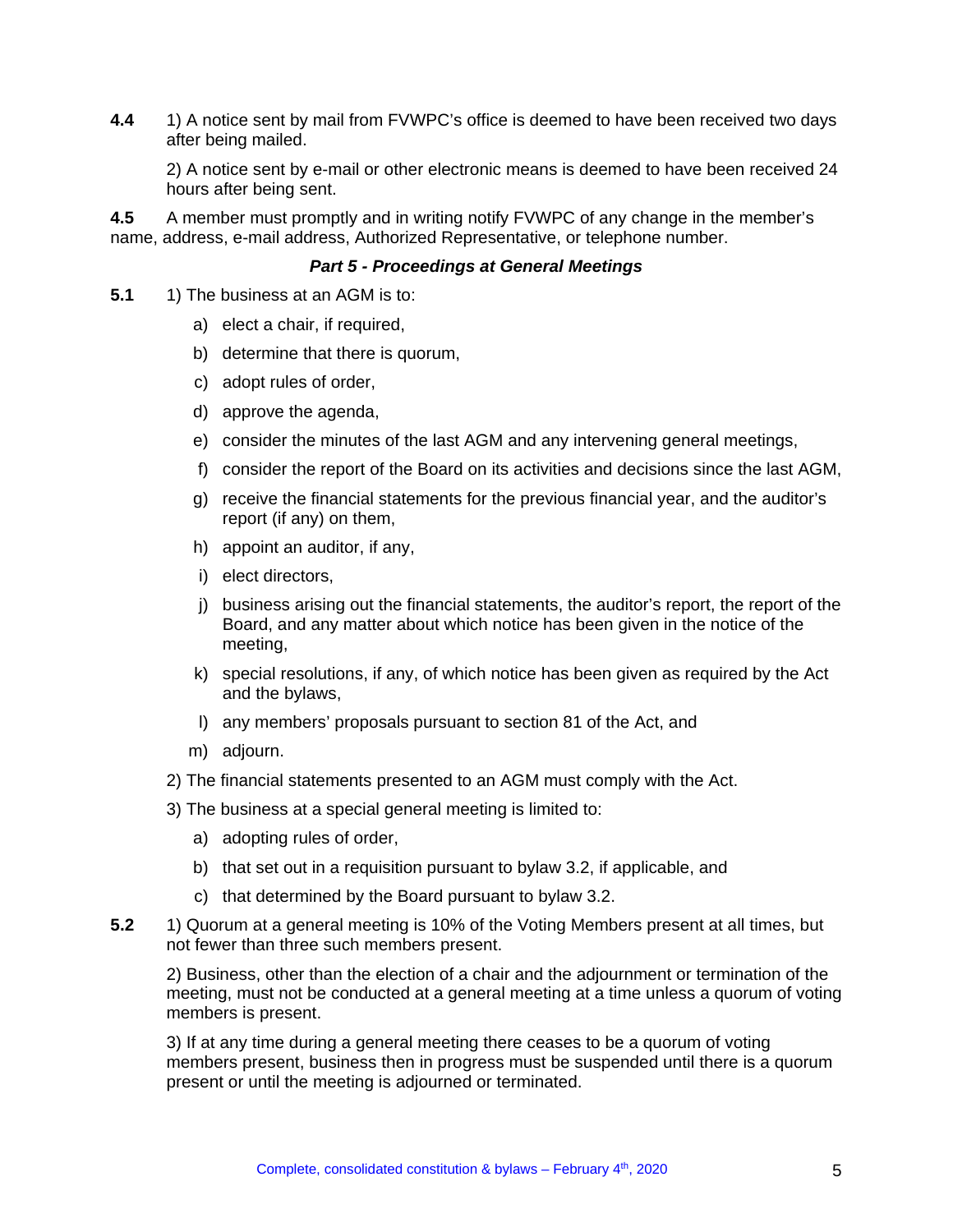**5.3** If within 30 minutes from the time set for holding a general meeting a quorum of voting members is not present:

- a) in the case of a meeting convened on a requisition of members, the meeting is terminated, and
- b) in any other case, the meeting stands adjourned to a time and place determined by the Board but not more than 14 days later, and if, at the adjourned meeting, a quorum is not present within 30 minutes from the time set for meeting, the voting members who are present constitute a quorum for that meeting.
- **5.4** 1) A general meeting can only be adjourned by ordinary resolution.

2) A general meeting may be adjourned from time to time and from place to place, but no business may be transacted at an adjourned meeting other than the business left unfinished at the meeting from which the adjournment took place.

3) When a general meeting is adjourned for ten days or more, notice of the adjourned meeting must be given as for the original meeting.

4) Except as provided in this bylaw, it is not necessary to give notice of an adjournment or of the business to be transacted at an adjourned general meeting.

**5.5** 1) The President must chair each general meeting.

2) If the President is not present within 15 minutes after the time set for a meeting, or is unable or unwilling to act as chair, the Vice-President must be chair.

3) If neither the President nor the Vice-President is present within 15 minutes after the time set for a meeting, or neither of them is able or willing to act as chair, the members present may elect an individual who is present to be chair.

**5.6** 1) In the case of an equality of votes at a general meeting, the chair does not have a casting or second vote in addition to the vote to which the chair is entitled to as a member, and the resolution fails.

2) A resolution proposed at a general meeting must be seconded, and the chair may move or propose a resolution.

- **5.7** 1) The following are Voting Members, and have the right to one vote each at a general meeting:
	- a) an Athlete Member who is nineteen years of age or older and in good standing,
	- b) the Authorized Representative of a Corporate Member, and
	- c) an Adult Member who is in good standing.

No individual can hold more than one vote.

2) A Corporate Member may vote by its Authorized Representative, who is entitled to speak and vote, and in all other respects exercise the rights of a member, and that representative must be considered as a member for all purposes with respect to a general meeting.

3) A question, resolution, or motion arising at a general meeting must be decided by ordinary resolution, unless it must pursuant to the Act or bylaws be decided by special resolution, or is another resolution having a higher voting threshold than that of an ordinary resolution.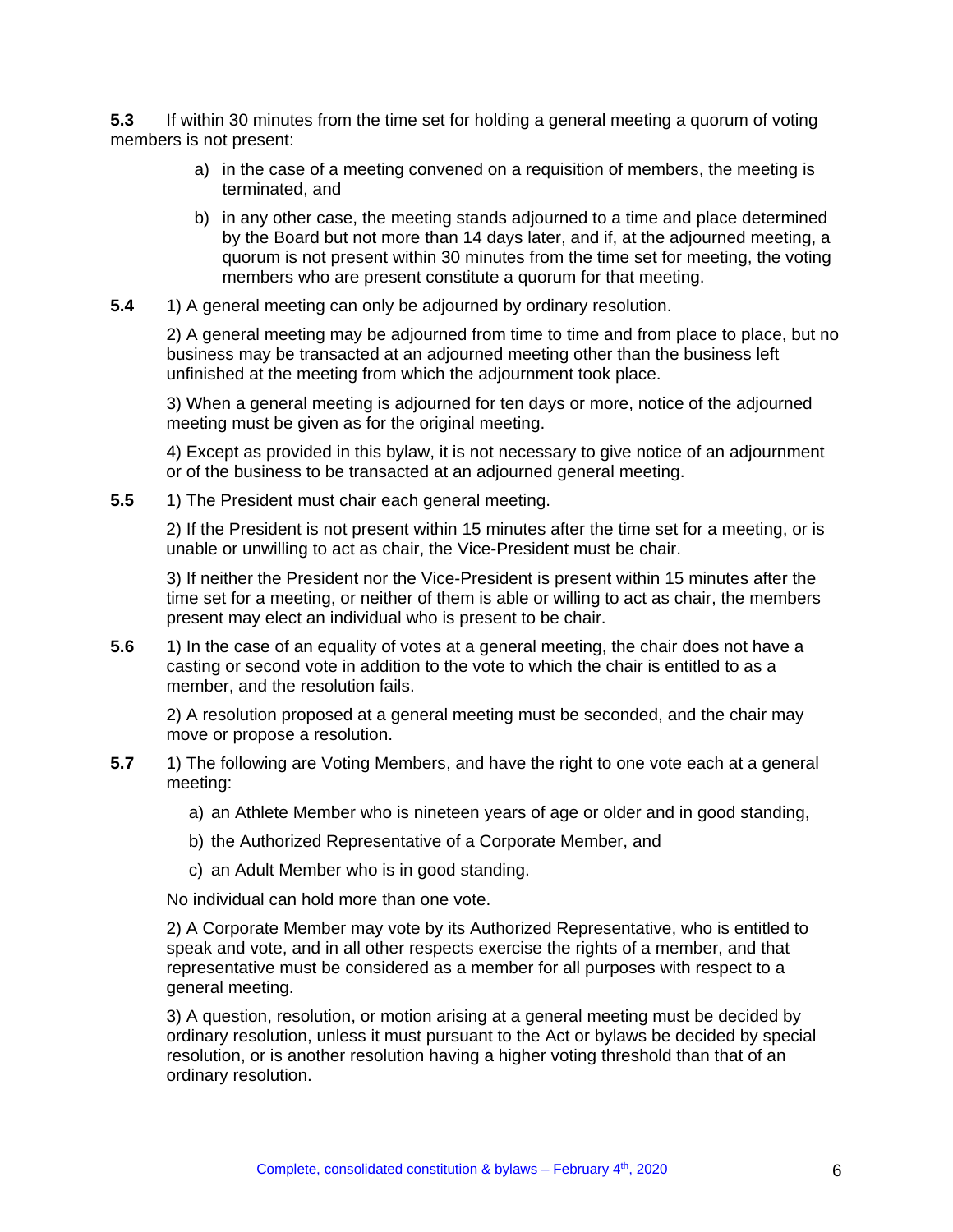- 4) Voting must be by show of hands, except when a secret ballot is required by:
	- a) the bylaws or Act,
	- b) ruling of the chair, or
	- c) ordinary resolution, voting on which must be by show of hands.

5) The chair of a meeting must announce the outcome of each vote, which must be recorded in the minutes of the meeting.

6) All members have the right to notice of, to attend and to speak at general meetings. A member who is not in good standing cannot vote.

**5.8** 1) Proxy voting is permitted.

2) A Voting Member may appoint another such member to act and vote as the member's proxy at a general meeting.

3) A member can only hold the proxy of a Voting Member who is a member of the same family, and must not hold more than three proxies.

4) The instrument appointing a proxy must be in the following form, or in any other form that the Board approves:

|                          |                                                                                     | hereby                                    |
|--------------------------|-------------------------------------------------------------------------------------|-------------------------------------------|
| appoint                  |                                                                                     | as mv                                     |
|                          | proxy to vote for me and on my behalf at the general meeting of Fraser Valley Water |                                           |
| Polo Club on the _day of |                                                                                     | , 20 ___, and at any adjournment thereof. |

*Signed at this day of , 20 .*

5) A proxy must be received not fewer than 15 minutes before the time set for the start of a general meeting.

6) A proxy is only valid for the meeting for which the proxy is given, and any adjournment of that meeting.

**5.9** Subject to the Act and the bylaws, a general meeting may adopt rules of order, but if it does not do so, then the most recent edition of Robert's Rules of Order must be used.

#### *Part 6 – Board of Directors*

**6.1** Subject to the Act, the Regulations, the constitution and the bylaws, the Board must manage, or supervise the management of, the activities and internal affairs of FVWPC.

- **6.2** 1) A director must, when exercising the powers and performing the functions of a director:
	- a) act honestly and in good faith with a view to the best interests of FVWPC,
	- b) exercise the care, diligence and skill that a reasonably prudent individual would exercise in comparable circumstances,
	- c) act in accordance with the Act and Regulations, and
	- d) subject to paragraphs (a) to (c), act in accordance with the bylaws.

2) Without limiting subsection (1), a director, when exercising the powers and performing the functions of a director, must act with a view to the purposes of FVWPC.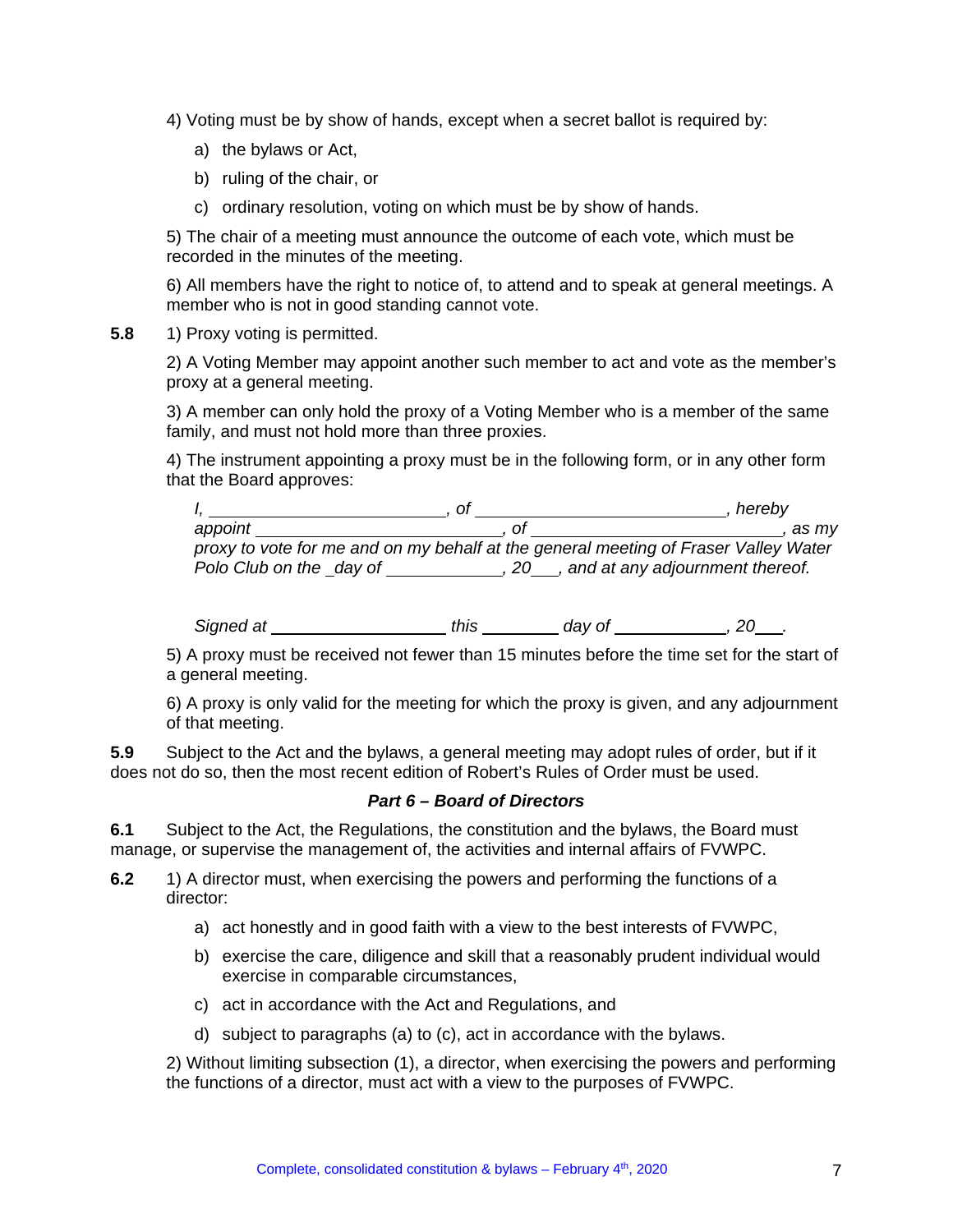3) This section is in addition to, and not in derogation of, any enactment or rule of law or equity relating to the duties or liabilities of directors of a society.

4) Nothing in a contract or the bylaws relieves a director from

- a) the duty to act in accordance with this Act and the Regulations, or
- b) liability that, by any enactment or rule of law or equity, would otherwise attach to the director in respect of negligence, default, breach of duty or breach of trust of which the director may be guilty in relation to FVWPC.
- **6.3** 1) There must be not fewer than five and not more than thirteen directors.

2) A director, and a candidate for election as a director, must be an Athlete or Adult Member who is in good standing, or the Authorized Representative of a Corporate Member that is in good standing.

3) A director, and a candidate for election as a director, must:

- a) be qualified to be a director pursuant to section 44 of the Act,
- b) be 19 years of age or older, and
- c) consent to the nomination, in writing or in person.

4) A director has a normal term of office of two years, beginning at the adjournment of the AGM at which the director is elected, and ending at the adjournment of the AGM two years later.

5) One-half of the directors, or so nearly to one-half as is reasonably practicable, must be elected at the AGM, so that at the adjournment of the AGM:

- a) one-half of the directors, or so nearly to one-half as is reasonably practicable, have remaining terms of one year, and
- b) one-half of the directors, or so nearly to one-half as is reasonably practicable, have remaining terms of two years.

A director may be elected to a term of one year so as to allow compliance with this bylaw.

6) In an election of directors, each member who has the right to vote has a number of votes equal to the number of directors to be elected, but must not cast more than one vote for a candidate.

7) An election must be by secret ballot, unless the members present unanimously agree that the election be by show of hands, or the number of candidates is equal to or fewer than the number of vacancies, in which case the candidates must be declared to be elected.

8) A director may be re-elected.

- **6.4** A director ceases to be a director on:
	- a) the end of the director's term of office or appointment, unless the director is reelected or re-appointed,
	- b) resigning in writing,
	- c) being removed pursuant to bylaw 6.6 or 6.7,
	- d) ceasing to be a member in good standing,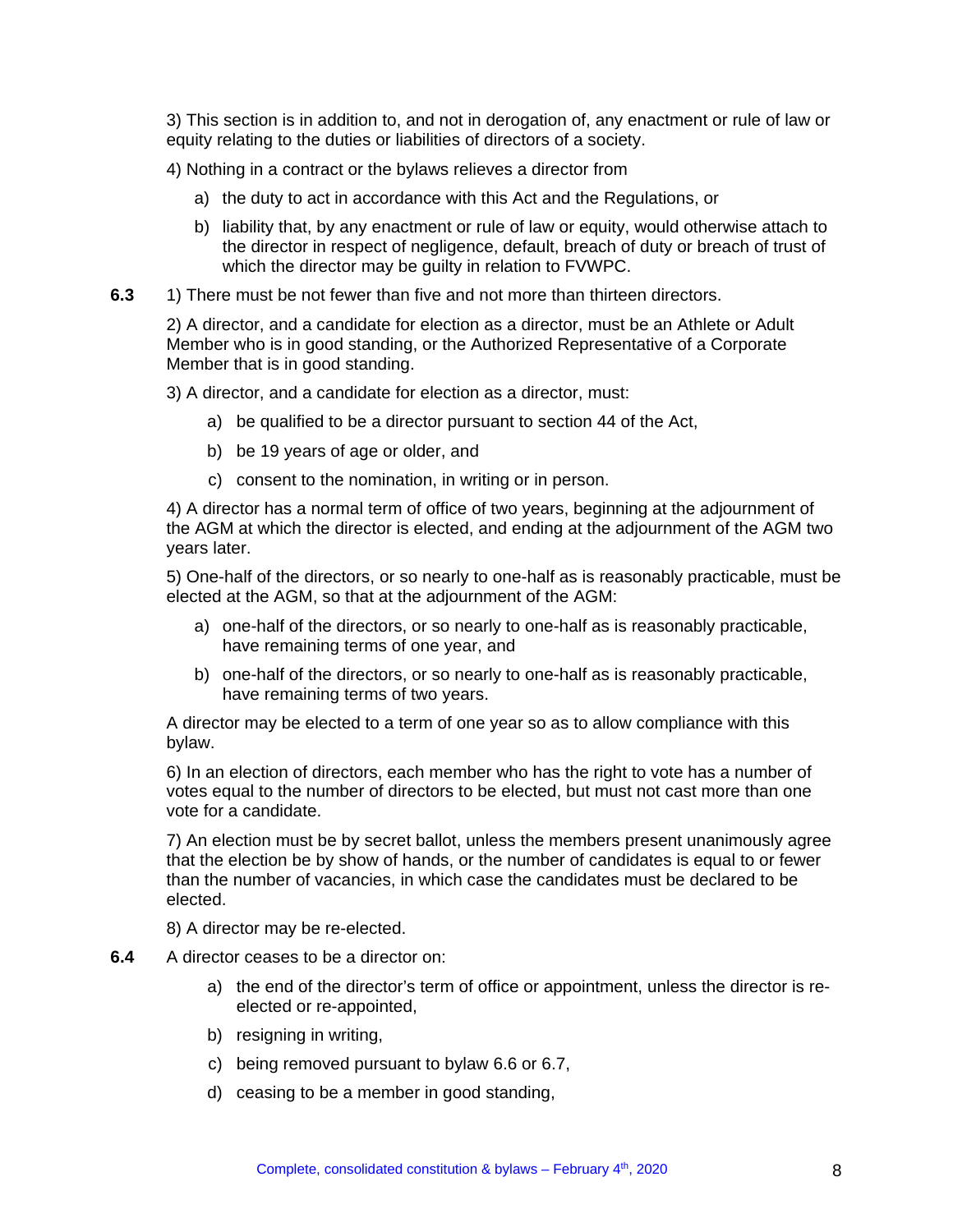- e) death,
- f) becoming incapable of performing the duties of a director, or
- g) failing to attend three consecutive meetings of the Board without the consent of the Board, which must not be unreasonably withheld.

**6.5** No act or proceeding of the Board is invalid only by reason that there are fewer directors in office than the number required by bylaw 6.3.

**6.6** The members may, by special resolution, remove a director before the expiration of the director's term of office, and may elect a successor to complete the term of office.

**6.7** The Board may, by a resolution of which three quarters of the directors then in office are in favour, remove a director before the expiration of the director's term of office, and alect a successor to complete the term of office.

**6.8** The Board may appoint a member who is qualified pursuant to bylaw 6.3 to fill a vacancy that arises on the Board as a result of the resignation, removal, death or incapacity of a director during the director's term of office, for the balance of that director's term.

**6.9** A director must not be remunerated for being or acting as a director, but may be reimbursed for all expenses reasonably and necessarily incurred while engaged in the affairs of FVWPC.

# *Part 7 - Proceedings of the Board*

**7.1** 1) The Board may meet together at the places it thinks fit to dispatch business, adjourn and otherwise regulate its meetings and proceedings, as it sees fit.

2) Quorum at a meeting of the Board is a simple majority of the directors then in office present, but must not be fewer than three.

3) A meeting of the Board may be called by:

- a) the President, or
- b) any three directors, or
- c) resolution of the Board.

4) Notice of a meeting of the Board is sufficient if properly addressed to every director, and sent by Canada Post or e-mail. Except where notice is waived by all directors, notice of a meeting of the Board must be given at least 48 hours before the meeting.

5) The accidental omission to give notice of a directors' meeting to a director, or the nonreceipt of a notice by a director, does not invalidate proceedings at that meeting.

**7.2** When a meeting of the Board is held immediately following the election or appointment of a director or directors, it is not necessary to give notice of the meeting to the new directors for the meeting to be constituted, if a quorum is present.

**7.3** A director may waive in writing notice of any meeting or meetings of the Board and may at any time withdraw the waiver, and until the waiver is withdrawn:

a) no notice of meetings of the Board need be sent to that director, and

b) all meetings of the Board, notice of which have not been given to that director are, if a quorum is present, deemed to be valid and effective.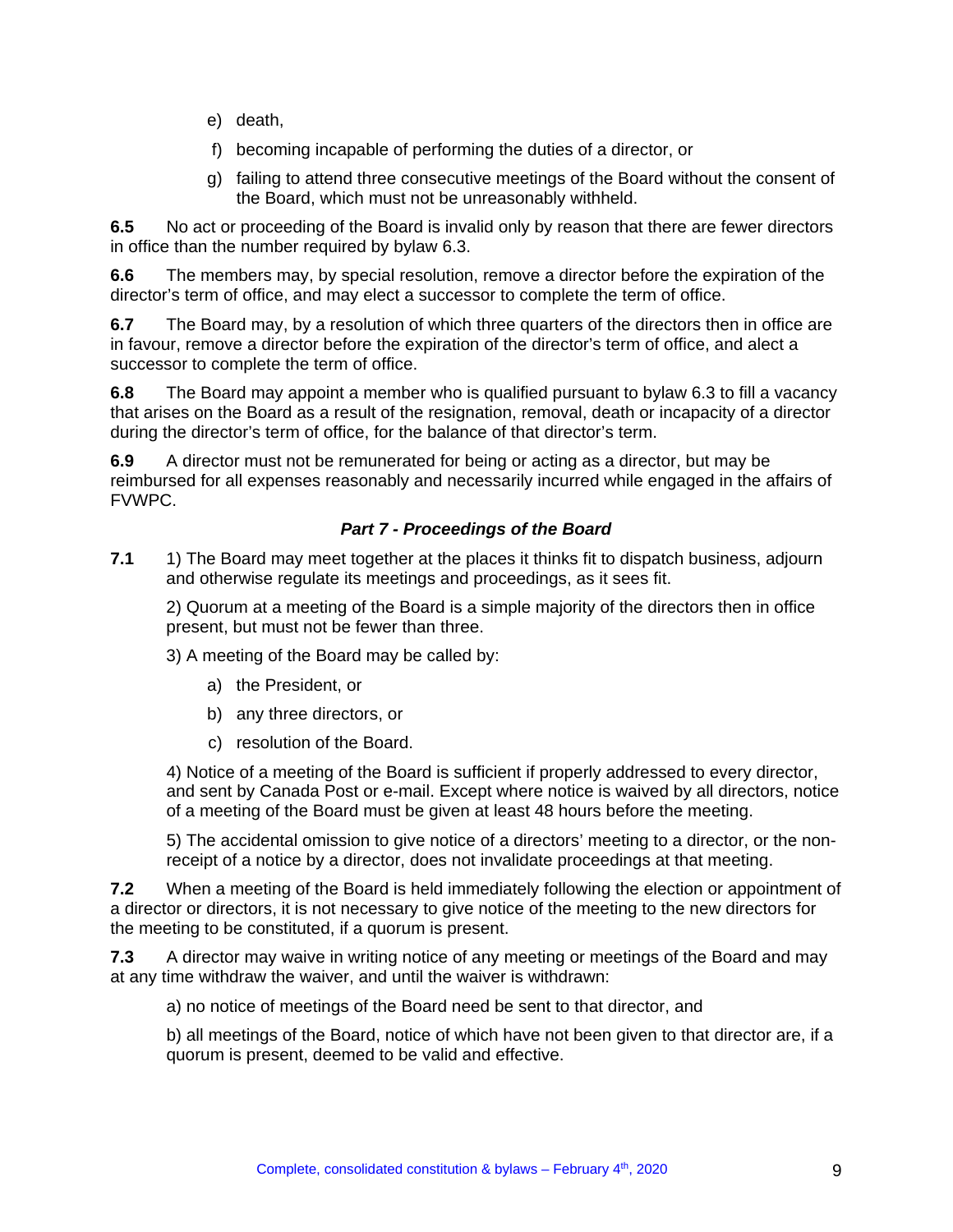**7.4** 1) Except where otherwise required, a question arising at a meeting of the Board or a committee must be decided by a majority of votes.

2) A resolution proposed at a meeting of the Board or a committee need not be seconded, and the chair of such a meeting may move or propose a resolution.

3) In the case of an equality of votes at a meeting of the Board or a committee, the chair does not have a casting or second vote in addition to the vote to which the chair is entitled to as a member, and the motion or resolution is defeated.

**7.5** A resolution in writing signed by 75% of the directors is as valid and effective as if regularly passed at a meeting of the Board.

**7.6** 1) The Board may as it thinks fit delegate any, but not all, of its powers to a committee, and appoint the members and chair of the committee.

2) The Board must by resolution determine the names, chair, members, authority and responsibilities of a committee.

3) A committee must conform to any rules imposed on it by the Board, and must report every act or thing done in exercise of its powers to the next following meeting of the Board.

**7.7** Subject to the Act and the bylaws, the Board may adopt rules of order, but if it does not do so then the most recent edition of Robert's Rules of Order must be used.

## *Part 8 – Officers*

- **8.1** 1) The Board must at its first meeting following the AGM elect from amongst the directors a President, a Vice-President, a Secretary and a Treasurer, who are the elected officers, and may elect or appoint such other officers as it deems necessary.
	- 2) The Board may:
		- a) dismiss an elected officer at any time, and elect another director to take that person's place, and
		- b) elect a director to take the place of an elected officer who has ceased to hold office for any reason.

3) An elected officer ceases to be an elected officer on:

- a) ceasing to be a director,
- b) being dismissed pursuant to bylaw 8.1 (2)(a), or
- c) resigning in writing.
- **8.2** The President:
	- a) must supervise the other officers in the execution of their duties,
	- b) must chair all meetings of the Board and all general meetings, and
	- c) has the powers and duties generally pertaining to the office of President, subject to resolution of the Board.

**8.3** In the absence or inability of the President, the Vice-President must perform the duties of the President.

- **8.4** The Secretary is responsible for doing, or making the necessary arrangements for:
	- a) issuing notices and taking minutes of general meetings and Board meetings,